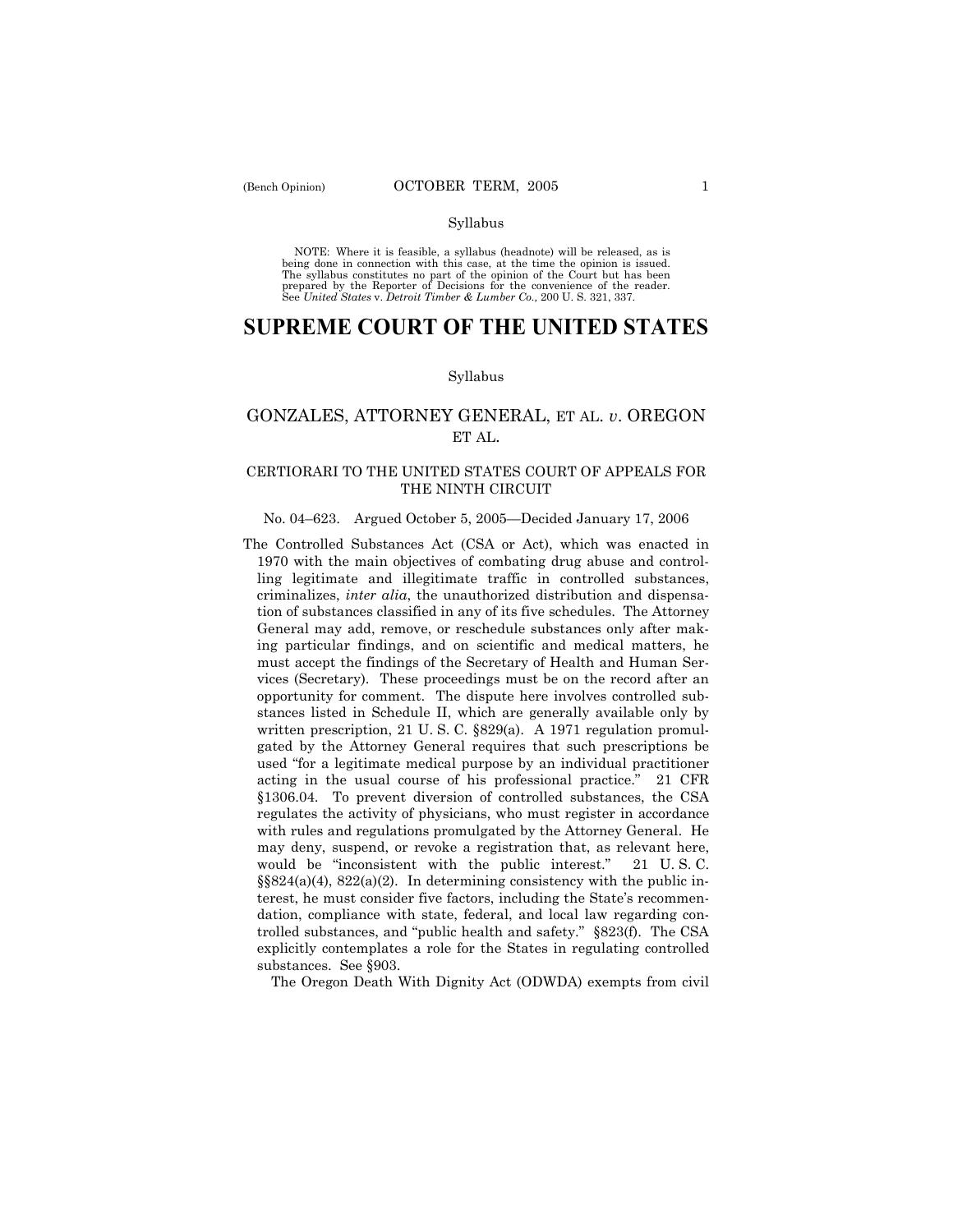or criminal liability state-licensed physicians who, in compliance with ODWDAís specific safeguards, dispense or prescribe a lethal dose of drugs upon the request of a terminally ill patient. In 2001, the Attorney General issued an Interpretive Rule to address the implementation and enforcement of the CSA with respect to ODWDA, declaring that using controlled substances to assist suicide is not a legitimate medical practice and that dispensing or prescribing them for this purpose is unlawful under the CSA. The State, a physician, a pharmacist, and some terminally ill state residents challenged the Rule. The District Court permanently enjoined its enforcement. The Ninth Circuit invalidated the Rule, reasoning that, by making a medical procedure authorized under Oregon law a federal offense, it altered the balance between the States and the Federal Government without the requisite clear statement that the CSA authorized the action; and in the alternative, that the Rule could not be squared with the CSA's plain language, which targets only conventional drug abuse and excludes the Attorney General from medical policy decisions.

*Held:* The CSA does not allow the Attorney General to prohibit doctors from prescribing regulated drugs for use in physician-assisted suicide under state law permitting the procedure. Pp.  $8-28$ .

 (a) An administrative rule interpreting the issuing agencyís own ambiguous regulation may receive substantial deference. *Auer* v. *Robbins*, 519 U.S. 452, 461–463. So may an interpretation of an ambiguous statute, *Chevron U. S. A. Inc.* v. *Natural Resources Defense Council, Inc.,* 467 U.S. 837, 842–845, but only "when it appears that Congress delegated authority to the agency generally to make rules carrying the force of law, and that the agency interpretation claiming deference was promulgated in the exercise of that authority," *United States* v. *Mead Corp.*, 533 U. S. 218, 226-227. Otherwise, the interpretation is "entitled to respect" only to the extent it has the "power to persuade." *Skidmore* v. *Swift & Co.*, 323 U. S. 134, 140. Pp. 8-9.

 (b) The Interpretive Rule at issue is not entitled to *Auer* deference as an interpretation of 21 CFR ß1306.04. Unlike the underlying regulations in *Auer,* which gave specificity to a statutory scheme the Secretary of Labor was charged with enforcing and reflected the Labor Department's considerable experience and expertise, the underlying regulation here does little more than restate the terms of the statute itself. The CSA allows prescription of drugs that have a "currently accepted medical use," 21 U.S.C. §812(b); requires a "medical purpose" for dispensing the least controlled substances of those on the schedules,  $§829(c)$ ; and defines a "valid prescription" as one "issued for a legitimate medical purpose," 21 U.S.C.A. §830(b)(3)(A)(ii). Similarly, physicians are considered practitioners if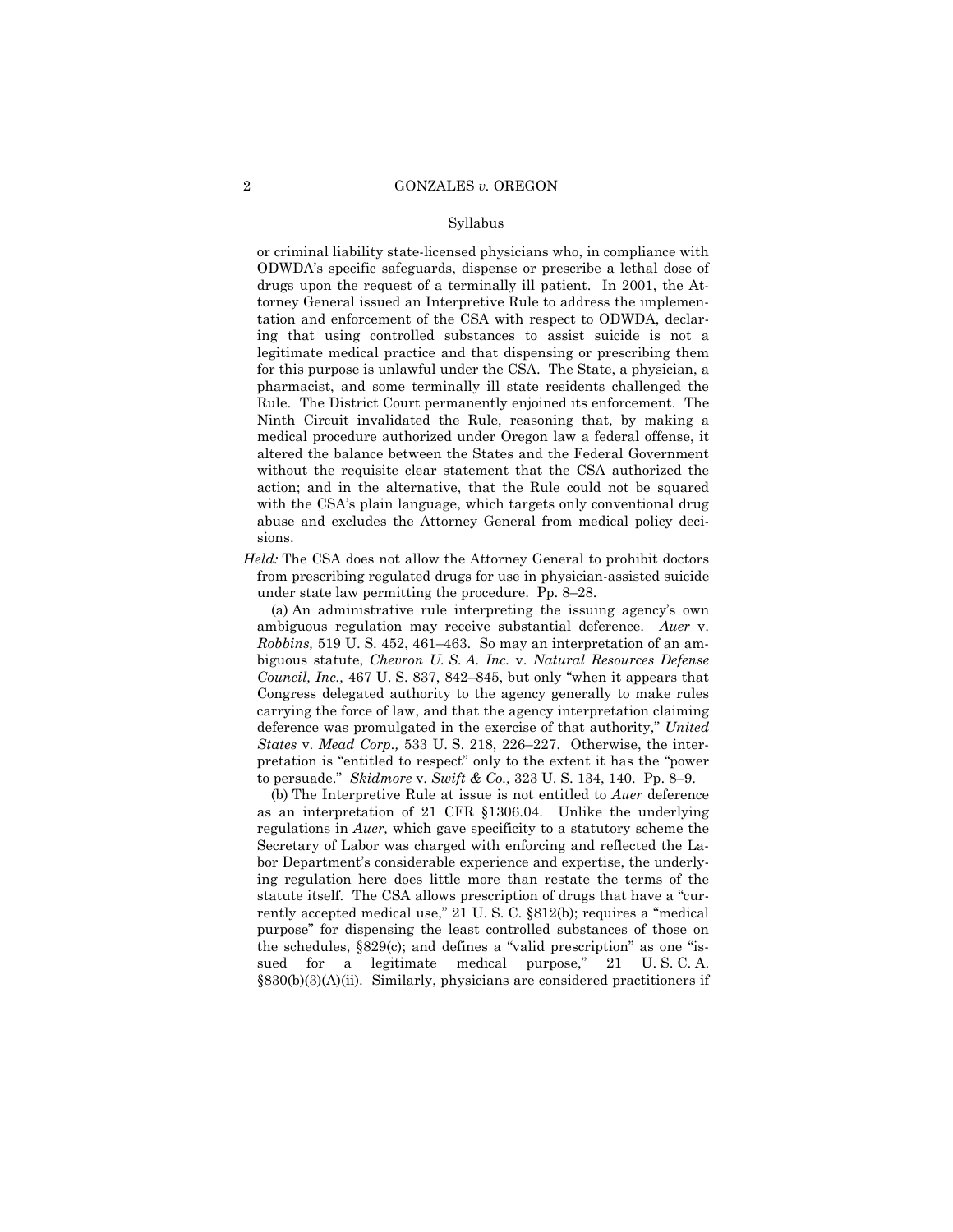they dispense controlled substances "in the course of professional practice." 21 U.S.C. §802(21). The regulation just repeats two of these statutory phrases and attempts to summarize the others. An agency does not acquire special authority to interpret its own words when, instead of using its expertise and experience to formulate a regulation, it has elected merely to paraphrase the statutory language. Furthermore, any statutory authority for the Interpretive Rule would have to come from 1984 CSA amendments adding the "public interest" requirement, but 21 CFR §1306.04 was adopted in 1971. That the current interpretation runs counter to the intent at the time of the regulation's promulgation is an additional reason why Auer deference is unwarranted. Pp. 9-11.

(c) The Interpretive Rule is also not entitled to *Chevron* deference. The statutory phrase "legitimate medical purpose" is ambiguous in the relevant sense. However, Chevron deference is not accorded merely because the statute is ambiguous and an administrative official is involved. A rule must be promulgated pursuant to authority Congress has delegated to the official. The specific respects in which the Attorney General is authorized to make rules under the CSA show that he is not authorized to make a rule declaring illegitimate a medical standard for patient care and treatment specifically authorized under state law. Congress delegated to the Attorney General only the authority to promulgate rules relating to "registration" and "control" of the dispensing of controlled substances, 21 U.S.C.A. §821, and "for the efficient execution of his [statutory] functions," 21 U.S.C.  $\S 871(b)$ . Control means "to add a ... substance to a schedule," §802(5), following specified procedures. Because the Interpretive Rule does not concern scheduling of substances and was not issued under the required procedures, it cannot fall under the Attorney General's control authority. Even if "control" were understood to signify something other than its statutory definition, it could not support the Interpretive Rule. Nor can the Interpretive Rule be justified under the CSA's registration provisions. It does not undertake the Act's five-factor analysis for determining when registration is "inconsistent with the public interest," §823(f), and it deals with much more than registration. It purports to declare that using controlled substances for physician-assisted suicide is a crime, an authority going well beyond the Attorney General's statutory power to register or deregister physicians. It would be anomalous for Congress to have painstakingly described the Attorney General's limited authority to deregister a single physician or schedule a single drug, but to have given him, just by implication, authority to declare an entire class of activity outside the course of professional practice and therefore a criminal violation of the CSA. It is not enough that "public interest,"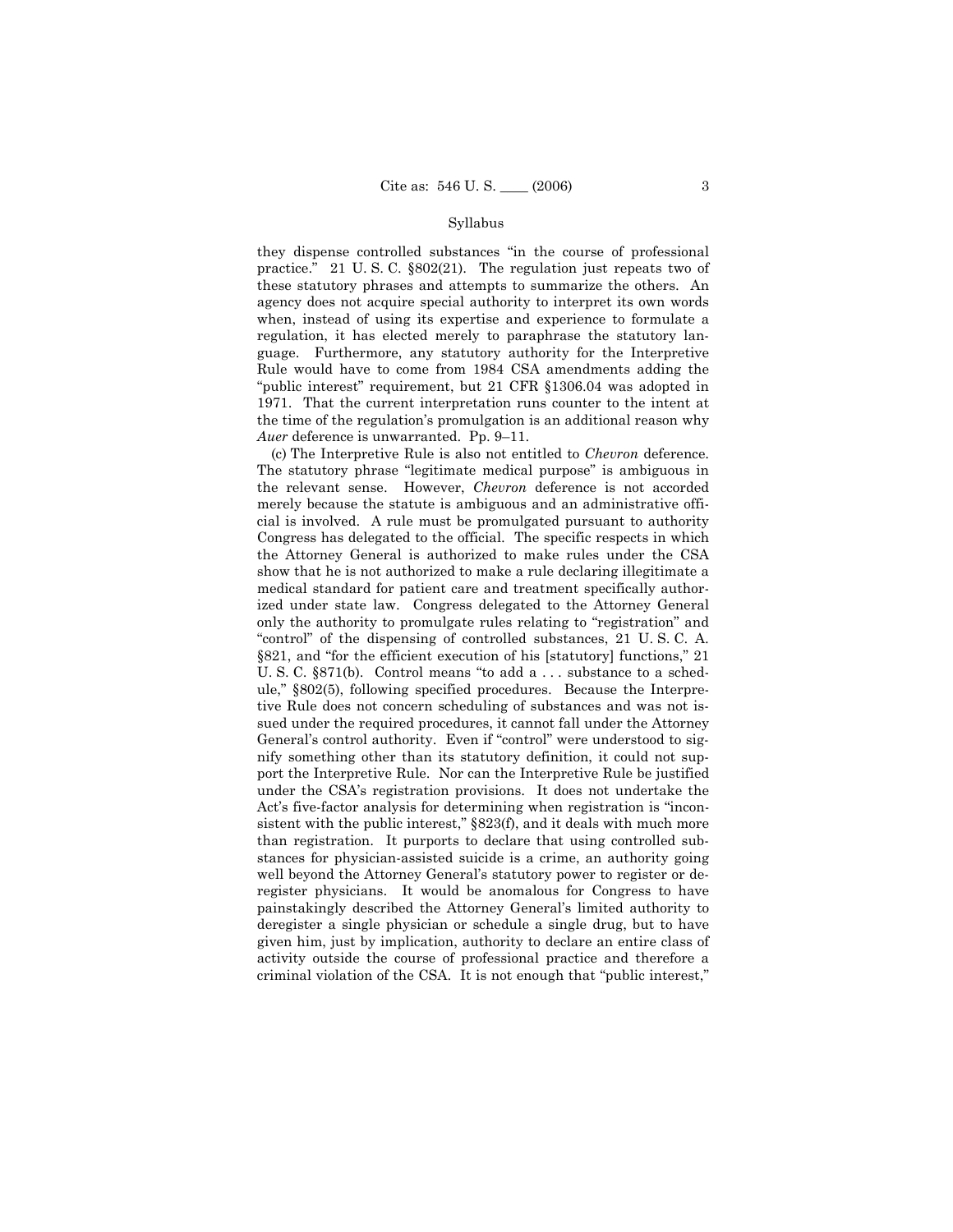"public health and safety," and "Federal law" are used in the part of the Act over which the Attorney General has authority. Cf. *Sutton* v. *United Air Lines, Inc.,* 527 U. S. 471. The first two terms do not call on the Attorney General, or any Executive official, to make an independent assessment of the meaning of federal law. The Attorney General did not base the Interpretive Rule on an application of the five-factor test generally, or the "public health and safety" factor specifically. Even if he had, it is doubtful that he could cite those factors to deregister a physician simply because he deemed a controversial practice permitted by state law to have an illegitimate medical purpose. The federal-law factor requires the Attorney General to decide "[c]ompliance" with the law but does not suggest that he may decide what the law is. To say that he can define the substantive standards of medical practice as part of his authority would also put 21 U. S. C. ß871(b) in considerable tension with the narrowly defined control and registration delegation. It would go, moreover, against the plain language of the text to treat a delegation for the "execution" of his functions as a further delegation to define other functions well beyond the Act's specific grants of authority. The authority desired by the Government is inconsistent with the Act's design in other fundamental respects, *e.g.,* the Attorney General must share power with, and in some respect defer to, the Secretary, whose functions are likewise delineated and confined by the Act. Postenactment congressional commentary on the CSA's regulation of medical practice is also at odds with the Attorney General's claimed authority. The Government's claim that the Attorney Generalís decision is a legal, not medical, one does not suffice, for the Interpretive Rule places extensive reliance on medical judgments and views of the medical community in concluding that assisted suicide is not a legitimate medical purpose. The idea that Congress gave him such broad and unusual authority through an implicit delegation is not sustainable. The importance of the issue of physician-assisted suicide makes the oblique form of the claimed delegation all the more suspect. Pp.  $11-22$ .

 (d) The Attorney Generalís opinion is unpersuasive under *Skidmore*. The CSA and this Court's case law amply support the conclusion that Congress regulates medical practice insofar as it bars doctors from using their prescription-writing powers as a means to engage in illicit drug dealing and trafficking as conventionally understood. Beyond this, the Act manifests no intent to regulate the practice of medicine generally, which is understandable given federalism's structure and limitations. The CSA's structure and operation presume and rely upon a functioning medical profession regulated under the States' police powers. The Federal Government can set uniform standards for regulating health and safety. In connection